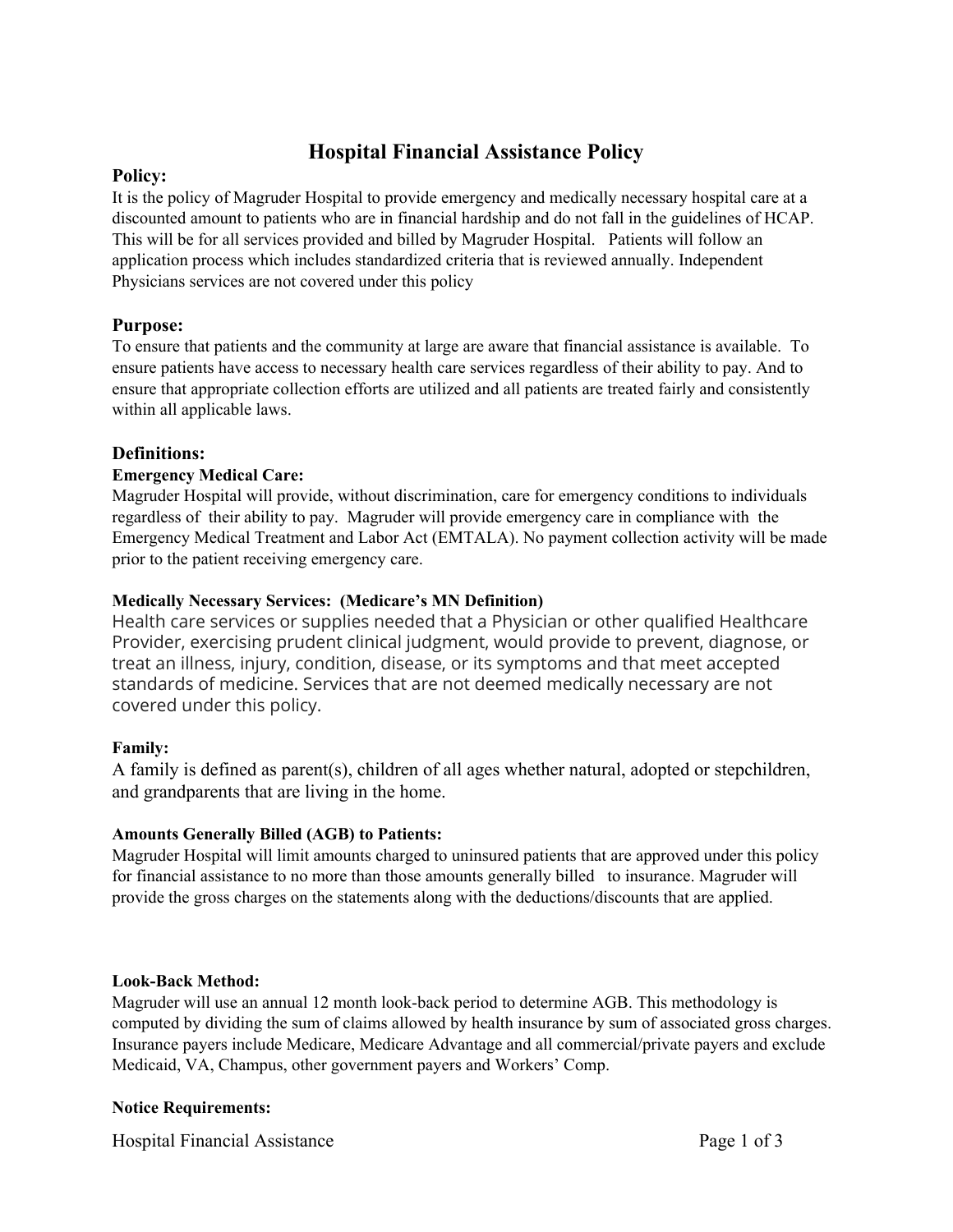- Signage in regards to the hospitals financial assistance is posted in all registration areas and the cashier's area.
- Plain Language Summaries are available at all registration areas, cashiers window, the financial counselor offices and hospital website.
- Notice of financial assistance is available on patient statements and the hospital's website
- Applications for financial assistance are available on the back of the first patient statement, each registration area, cashier window, financial counselors offices and the hospital website.
- Financial assistance policies are available upon request at all registration areas, cashiers window, the financial counselors offices and are posted on the hospital website.

#### **Extraordinary Collection Actions (ECA):**

ECA are measures taken against an individual responsible for the payment of a self pay bill that requires a legal or judicial process and/or reporting the individual to a consumer credit agency. Magruder will not engage in ECA against individuals until all reasonable efforts have been made to determine eligibility for assistance under this policy.

# **APPLICATION AND DETERMINATION:**

Magruder Hospital will provide financial assistance to those patients that are not eligible for the Hospital Care Assurance Program (HCAP) and whose income falls between 100% and 300% of Federal Poverty Guidelines (FPG) in effect on that date of service. Assistance is based on family income and provided on a sliding fee scale of 25 to 100 percent.

Methods available to apply for Financial Assistance:

- 1. Applications are available at all hospital entrances and registration areas.
- 2. Applications are available on hospital website. [www.magruderhospital.com](http://www.magruderhospital.com/)
- 3. Applications are available via phone call to hospital 419-732-4004 or 419-732-4005
- 4. Applications are available by mail from the Financial Counselors at 615 Fulton St, Port Clinton, Oh 43452

Eligibility:

- A completed and signed application must be submitted to the hospital financial counselors.
- Patient must be a resident of the State of Ohio
- Patient must be eligible on Date of Service
- Patient must cooperate in supplying all third party payer information. Third party payer resources must be exhausted prior to receiving financial assistance.
- Patient must provide proof of income:
	- 1. Copy of most recently filed federal income tax return
	- 2. Copies of pay stubs 3 months prior to the date-of-service
- Financial assistance Notification by letter are sent to patients of their approval or denial and any remaining balance due. Payment plan guidelines are provided at that time.
- The time allotment for accepting applications is 3 years from the first statement date.
	- a. OAC 5160-2-07.17 Permits hospitals to adopt a three year limit on applications. This date is based on the first statement date and not date of service

The Financial Assistance Application is required for each Inpatient visit and every 90 days from the initial

Hospital Financial Assistance **Page 2 of 3** Page 2 of 3